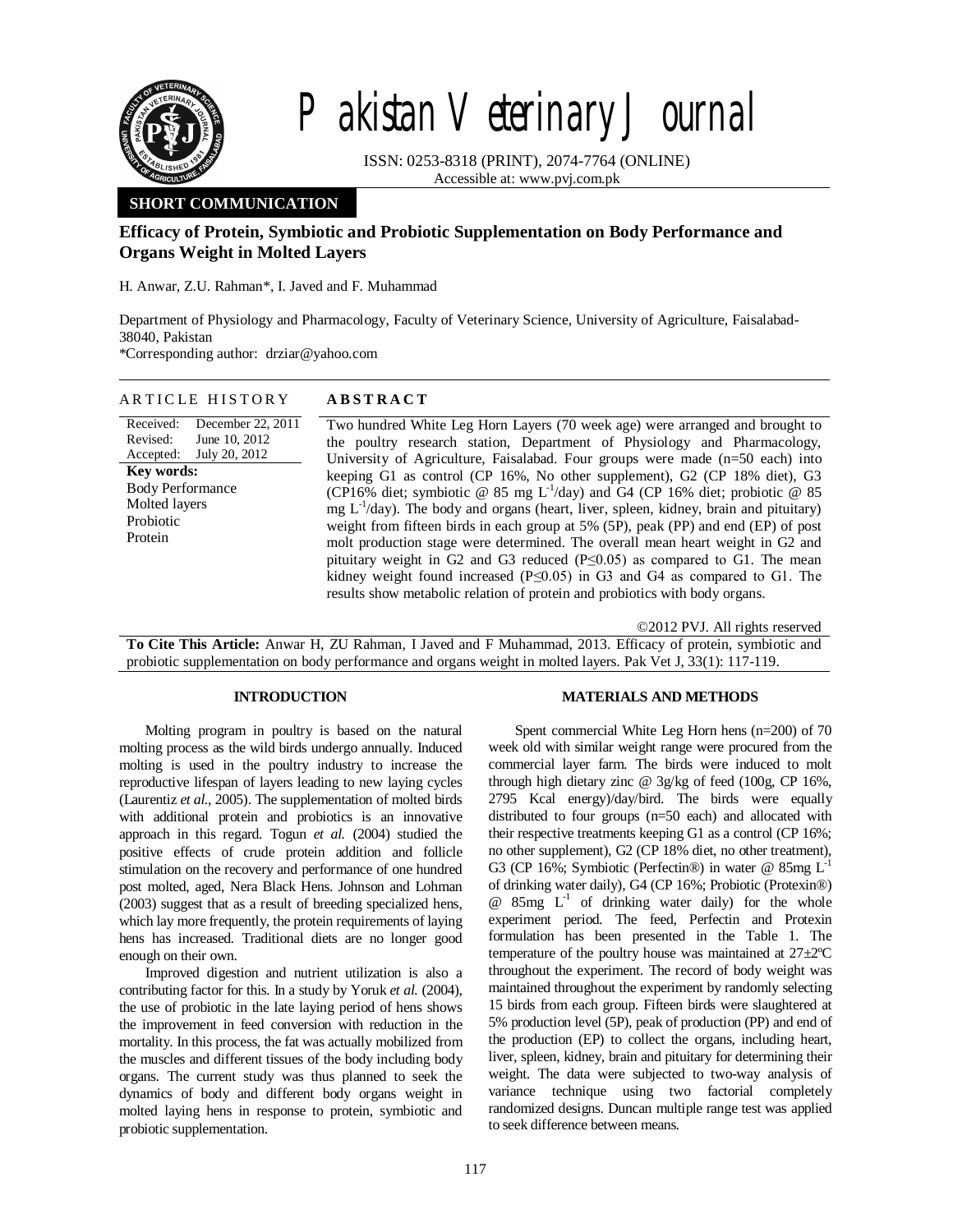**Table 1:** Composition of feed and supplements (g/100gm) for molted white leghorn hen

| Feed Ingredients                                           | $CP$ 16% Energy =                               | $CP$ 18% Energy =                              |
|------------------------------------------------------------|-------------------------------------------------|------------------------------------------------|
|                                                            | 2795 Kcal g/100g                                | 2800 Kcal g/100g                               |
| Corn                                                       | 40                                              | 40                                             |
| <b>Rice Tips</b>                                           | 10                                              | 10                                             |
| Rice Polishing                                             | 11                                              | 11                                             |
| Maize Gluten 30 %                                          | 6                                               |                                                |
| Maize Gluten 60 %                                          |                                                 | 4                                              |
| Canola Meal                                                | 10                                              | 10                                             |
| Soyabean Meal                                              | 8                                               | 10                                             |
| <b>Fish Meal</b>                                           | 6                                               | 6                                              |
| D.C.P                                                      | 1.5                                             | 1.5                                            |
| Limestone Powder /0 Chips                                  | 7                                               | $\overline{7}$                                 |
| Vitamin Premix <sup>1</sup> + Amino acid <sup>2</sup>      | 0.5                                             | 0.5                                            |
| Total                                                      | 100                                             | 100                                            |
| Composition of Perfectin (Per Kg)                          | Composition of Protexin                         |                                                |
| Probioitc: Viability: $1 \times 10^4$ cfu ml <sup>-1</sup> | Viability: $1 \times 10^6$ cfu ml <sup>-1</sup> |                                                |
| Lactobacillus acidophilus                                  |                                                 |                                                |
| Bifidobacterium thermophilus                               | Lactobacillus plantarum                         |                                                |
| Bifidobacterium longum                                     |                                                 |                                                |
| Streptococcus faecium                                      | Lactobacillus bulgaricus                        |                                                |
| Prebiotics:                                                |                                                 |                                                |
| VitA 4,000,000 IU                                          | Lactobacillus acidophilus                       |                                                |
| Vit. D3 800,000 IU                                         |                                                 |                                                |
| Vit. E 500 IU                                              | Lactobacillus rhamosus                          |                                                |
| Vit. K 200 mg                                              |                                                 |                                                |
| Vit. B1 200mg                                              | Bifidobacterium bifidum                         |                                                |
| Vit B2 2,000mg                                             |                                                 |                                                |
| Vit B6 600mg                                               |                                                 | Streptococcus thermophilus                     |
| Vit B12 2,000mg                                            |                                                 |                                                |
| Vit C 2,000mg                                              | Enterococcus faecium                            |                                                |
| Folic acid 100mg                                           |                                                 |                                                |
| Niacin 10,000mg                                            | Aspergillus oryzae                              |                                                |
| L-lysine 5,000mg                                           |                                                 |                                                |
| DI-methionine 15,000mg                                     | Candida pintolopesi                             |                                                |
| Iron 7,500mg                                               |                                                 |                                                |
| Copper 1,000mg                                             |                                                 |                                                |
| Zinc 7,500mg                                               |                                                 |                                                |
| Manganese10,000mg                                          |                                                 |                                                |
| Study Groupe: G1, (CD16)<br>$\frac{0}{6}$                  | no other sunnlement)                            | G2-<br>$($ CD <sub>18%</sub><br>n <sub>c</sub> |

Study Groups: G1- (CP16 %, no other supplement), G2- (CP18%, no other supplement), G3- (CP16%, Symbiotic @ 1g/4L drinking water), G4- (CP16%, Probiotic  $@$  1g/4L drinking water); <sup>1</sup> Composition per kg of diet: vitamin A, 8,300 IU; cholecalciferol, 2,200 ICU; vitamin E, 8 IU; vitamin B12 , 0.02 mg; riboflavin, 5.5 mg; D-calcium pantothenic acid, 15 mg; niacin, 36 mg; choline, 500 mg; folic acid, 0.5 mg; vitamin B1, 1 mg; pyridoxine, 2.2 mg; biotin, 0.05 mg; vitamin K, 2 mg. <sup>2</sup>Composition per Kq of diet: Methionine 0.143 g, Lysine 0.72g, Threonine 0.35g.

#### **RESULTS AND DISCUSSION**

The results are given in the Table 2, which shows high (P≤0.05) body weight in G2 and G3 at 5P as compared to control (G1), while overall mean body weight did not differ significantly between groups irrespective of the production stage. The increase ( $P \le 0.01$ ) in liver weight was observed in G2 and G4 as compared to G1 at 5P, however, the liver weight than decreased significantly in G3 and G4 as compared to G1 at EP. The mean heart weight did increase significantly in G3 and G4 at PP and G4 at EP as compared to other groups. The overall mean high (P≤0.01) heart weight was recorded in G4 as compared to G1, which was irrespective of the production stage demarcation (Table 2). The data regarding the spleen weight in different groups at any of production stage was found statistically nonsignificant. The overall mean kidney weight was found to be high (P≤0.01) in G3 and G4 as compared to G1 regardless of the production stage (Table 2). The data regarding brain weight found statistically non-significant. However, irrespective of the production span overall mean weight of pituitary found decreased significantly in G2 and G3 as compared to G1 and G4 (Table 2) this decrease in G2

**Table 2:** The body and organs weight (mean±SE) in different groups at 5% production (5P), peak of production (PP) and end of production (EP)

| <b>Body Weight</b><br>$1.42 \pm 0.05$ abcd<br>$1.44 \pm 0.04$ abcd<br>G <sub>1</sub><br>$1.41 \pm 0.02$<br>$1.36 \pm 0.03$ d                                                              |  |
|-------------------------------------------------------------------------------------------------------------------------------------------------------------------------------------------|--|
|                                                                                                                                                                                           |  |
|                                                                                                                                                                                           |  |
| G <sub>2</sub><br>$1.48 \pm 0.06$ abc<br>$1.44 + 0.04$ abcd<br>$1.37 \pm 0.03$ <sup>cd</sup><br>$1.43 \pm 0.03$                                                                           |  |
| G <sub>3</sub><br>$1.49 \pm 0.04$ <sup>ab</sup><br>$1.33 \pm 0.04$ <sup>d</sup><br>$1.44 \pm 0.03$<br>$1.51 \pm 0.05a$                                                                    |  |
| G <sub>4</sub><br>$1.44 + 0.44$ abcd<br>$1.39 \pm 0.03$ bcd<br>$1.41 \pm 0.04$ abcd<br>$1.42 \pm 0.02$                                                                                    |  |
| Liver Weight                                                                                                                                                                              |  |
| G <sub>1</sub><br>$30.92 \pm 0.98$ bcd<br>$31.89 \pm 1.77$ bcd<br>$30.04 \pm 1.20$ <sup>cd</sup><br>30.95±0.77                                                                            |  |
| G <sub>2</sub><br>32.68±0.91<br>$34.80 \pm 1.16$ ab<br>$33.72 \pm 1.55$ <sub>bc</sub><br>$29.52 \pm 1.46$ de                                                                              |  |
| G <sub>3</sub><br>$30.18 \pm 1.09$<br>$33.67 \pm 0.86$ <sub>bc</sub><br>$32.03 \pm 1.75$ bcd<br>$24.85 \pm 1.31$ <sup>f</sup>                                                             |  |
| G4<br>$32.86 \pm 1.30$ bcd<br>$26.14 \pm 1.72$ ef<br>$32.45 \pm 1.30$<br>$38.35 \pm 1.16^a$                                                                                               |  |
| Heart Weight                                                                                                                                                                              |  |
| G <sub>1</sub><br>$5.93 \pm 0.19$ BC<br>$5.11 \pm 0.16$ <sup>d</sup><br>$6.05 \pm 0.30$ <sub>bc</sub><br>$6.64 \pm 0.30$ <sup>ab</sup>                                                    |  |
| G <sub>2</sub><br>$6.40 \pm 0.23$ ab<br>$4.98 \pm 0.16$ d<br>$5.52 \pm 0.32$ cd<br>$5.63 \pm 0.18$ C                                                                                      |  |
| $6.12 \pm 0.20$ <sub>bc</sub><br>$6.10 \pm 0.17AB$<br>G <sub>3</sub><br>$6.65 \pm 0.29$ ab<br>$5.52 \pm 0.26$ cd                                                                          |  |
| G <sub>4</sub><br>$6.25 \pm 0.20$ ab<br>$6.23 \pm 0.21$ ab<br>$6.43 \pm 0.13$ A<br>$6.82 \pm 0.21a$                                                                                       |  |
| Spleen Weight                                                                                                                                                                             |  |
| G <sub>1</sub><br>$0.95 \pm 0.05$<br>$0.75 \pm 0.04$<br>$1.60 \pm 0.16$<br>$1.10 \pm 0.09$                                                                                                |  |
| G <sub>2</sub><br>$1.57 \pm 0.06$<br>$0.76 \pm 0.06$<br>$0.73 \pm 0.03$<br>$1.02 \pm 0.09$                                                                                                |  |
| G <sub>3</sub><br>$0.84 \pm 0.11$<br>$1.49 \pm 0.08$<br>$1.06 \pm 0.06$<br>$1.13 \pm 0.07$                                                                                                |  |
| G <sub>4</sub><br>$1.54 \pm 0.13$<br>$1.11 \pm 0.09$<br>$0.70 \pm 0.04$<br>$1.11 \pm 0.09$                                                                                                |  |
| Kidney Weight                                                                                                                                                                             |  |
| G <sub>1</sub><br>8.40±0.23C<br>$8.81 \pm 0.36$<br>$8.13 \pm 0.43$<br>$8.27 \pm 0.41$                                                                                                     |  |
| G <sub>2</sub><br>8.73±0.27BC<br>$8.97 \pm 0.58$<br>$8.22 \pm 0.19$<br>$9.02 \pm 0.54$                                                                                                    |  |
| G <sub>3</sub><br>$9.22 \pm 0.34$<br>$9.64 \pm 0.34$<br>$8.82 \pm 0.37$<br>$9.23 \pm 0.20AB$                                                                                              |  |
| G <sub>4</sub><br>$9.60 \pm 0.47$<br>$10.07 \pm 0.35$<br>$8.89 \pm 0.28$<br>$9.52 \pm 0.23$ A                                                                                             |  |
| <b>Brain Weight</b>                                                                                                                                                                       |  |
| G <sub>1</sub><br>$2.79 \pm 0.13$<br>$2.72 \pm 0.04$<br>$2.60 \pm 0.05$<br>$2.70 \pm 0.05$                                                                                                |  |
| G <sub>2</sub><br>$2.74 \pm 0.05$<br>$2.78 \pm 0.07$<br>$2.56 \pm 0.08$<br>$2.69 \pm 0.04$                                                                                                |  |
| G <sub>3</sub><br>$2.52 \pm 0.07$<br>$2.85 \pm 0.07$<br>$2.48 \pm 0.11$<br>$2.61 \pm 0.06$                                                                                                |  |
| G <sub>4</sub><br>$2.90 \pm 0.05$<br>$2.82 \pm 0.09$<br>$2.59 \pm 0.05$<br>$2.76 \pm 0.04$                                                                                                |  |
| Pituitary Weight                                                                                                                                                                          |  |
| G <sub>1</sub><br>$7.90 \pm 0.27$ bc<br>7.80±0.45bc<br>$8.30 \pm 0.32$ b<br>7.91±0.20A                                                                                                    |  |
| G <sub>2</sub><br>$6.01 \pm 0.50$ d<br>$7.55 \pm 0.59$ bc<br>$6.60 \pm 0.33$ cd<br>$6.72 \pm 0.29B$                                                                                       |  |
| G <sub>3</sub><br>$5.81 \pm 0.34$ d<br>$6.65 \pm 0.72$ cd<br>$5.71 \pm 0.43$ d<br>$6.10 \pm 0.30B$                                                                                        |  |
| G <sub>4</sub><br>$8.70 \pm 0.46$ b<br>$5.69 \pm 0.23$ d<br>$9.10 \pm 0.80a$<br>$8.62 \pm 0.59$ A<br>$\sim$<br>$\sqrt{2}$<br>$(0.010)$ $(0.000)$<br>$\sim$ $\sim$ $\sim$<br>$\frac{1}{2}$ |  |

G1- (CP16 %, no other supplement), G2- (CP18%, no other supplement), G3- (CP16%, Symbiotic @ 1g/4L drinking water), G4- (CP16%, Probiotic @ 1g/4L drinking water); abcd similar alphabets on means do not differ significantly (P≤0.05) for each parameter; AB similar alphabets on over all means in a column do not differ significantly (P≤0.05).

and G3 was seen at 5P and EP as compared to G1 and G4. A 5.5, 2, 3 and 3.5% mortality was recorded in G1, G2, G3 and G4 respectively in the post molt production phase.

Body weight gain in G2 and G3 after 5P shows an earlier weight gain and recovery in response to protein and symbiotic supplementation from the depressing impact of molting. Anwar *et al.* (2012) have reported a nonsignificant change in the growth hormone producing cells of the pituitary in molted White Leg Horn Layers which could also be responsible for a non-significant difference in the weight gain of different post molt groups in the current study. It was previously reported that intestinal microbiota is generally considered important for its beneficial role in host nutrition, health, and immunity (Sohail *et al.,* 2010) as the supplementation of symbiotic and probiotic helps to alleviate the heat stress in broiler birds. It was seen in current experiment that body weight was reduced in G2 and G4 at PP as compared to their body weight at 5P and inverse in G1, however, that decrease was non-significant, which could be attributed to the better post molt production performance and decreased size of prolactin producing lactotrophs (Anwar *et al.,* 2012).

The liver weight was decreased in symbiotic (G3) and probiotics (G4) supplement groups at the end of production. It shows the remobilization of liver glycogen and lipids in